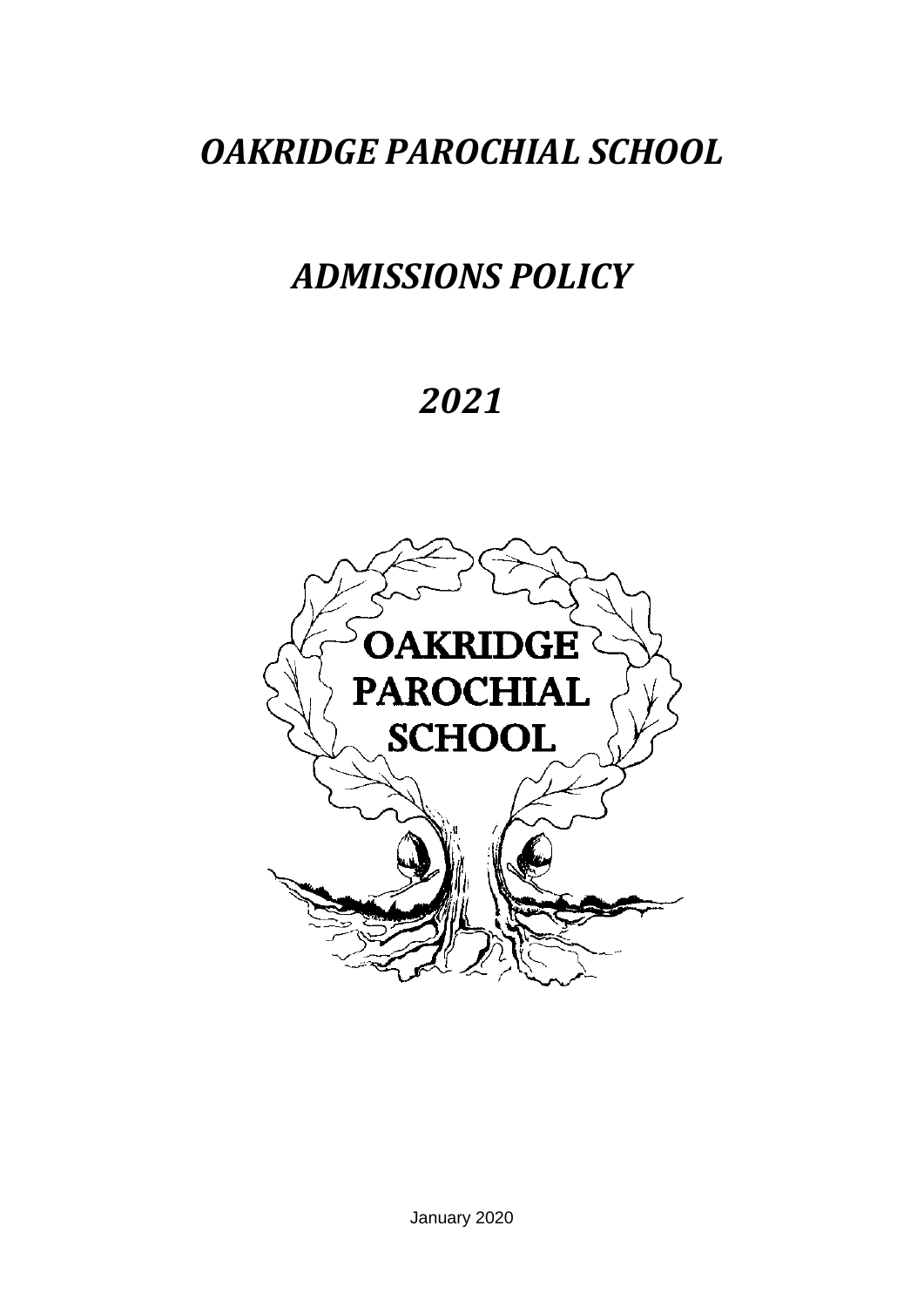### **Oakridge Parochial School**

#### **Admissions Policy – 2021**

*Oakridge is a Voluntary Aided School and aims to provide a caring and secure environment in which to work and learn. We seek to create a close partnership with teachers, governors, children, parents, church and the wider community.*

*Within an environment of Christian values we aim to nurture skills and attitudes that enable children and adults associated with the school to develop and respond positively to the opportunities and challenges of our rapidly changing world.*

This policy should be read in conjunction with the Guide for Parents and Carers which is available from the Admissions and Transfer Team or [www.gloucestershire.gov.uk/schooladmissions.](http://www.gloucestershire.gov.uk/schooladmissions) If you have not received a letter about starting school by the end of November 2020, please contact the Admissions and Transfer team on 01452 425407.

The Standard Admission Level for the school is six for each year group.

The Governors have drawn up the following order of priority for admissions.

*1.* A 'looked after child' *(1)* or a child who was previously looked after but immediately after being looked after became subject to an adoption *(2)* child arrangements order *(3)* or special guardianship order *(4).*Looked after children, including those children who appear (to the admission authority) to have been in state care outside of England and ceased to be in state care as a result of being adopted.\*

*(1) A 'looked after child' is a child who is (a) in the care of a local authority, or (b) being provided with accommodation by a local authority in the exercise of their social services functions (see the definition in Section 22(1) of the Children Act 1989) at the time of making an application to a school. In Gloucestershire, such children are referred to as Children in Care.*

*(2) This includes children who were adopted under the Adoption Act 1976 (see section 12 adoption orders) and children who were adopted under the Adoption and Childrens Act 2002 (see section 46 adoption orders).*

*(3) Under the provisions of s.12 of the Children and Families Act 2014, which amend section 8 of the Children Act 1989, residence orders have now been replaced by child arrangements orders.*

*(4) See section 14A of the Children Act 1989 which defines a 'special guardianship order' as an order appointing one or more individuals to be a child's special guardian (or special guardians).*

*\*A child is regarded as having been in state care outside of England if they were in the care of or were accommodated by a public authority, a religious organisation, or any other provider of care whose sole or main purpose is to benefit society.*

- 2. Children living within the Parish a map detailing the area is available at the school.
- 3. Siblings of children who are registered in the school and who will continue to do so at the time of admission of the younger child. (Sibling refers to brother or sister, half brother or sister, adopted brother or sister, step brother or sister, or the child of the parent/carer's partner). In every case, the child must be living in the same family unit at the same address.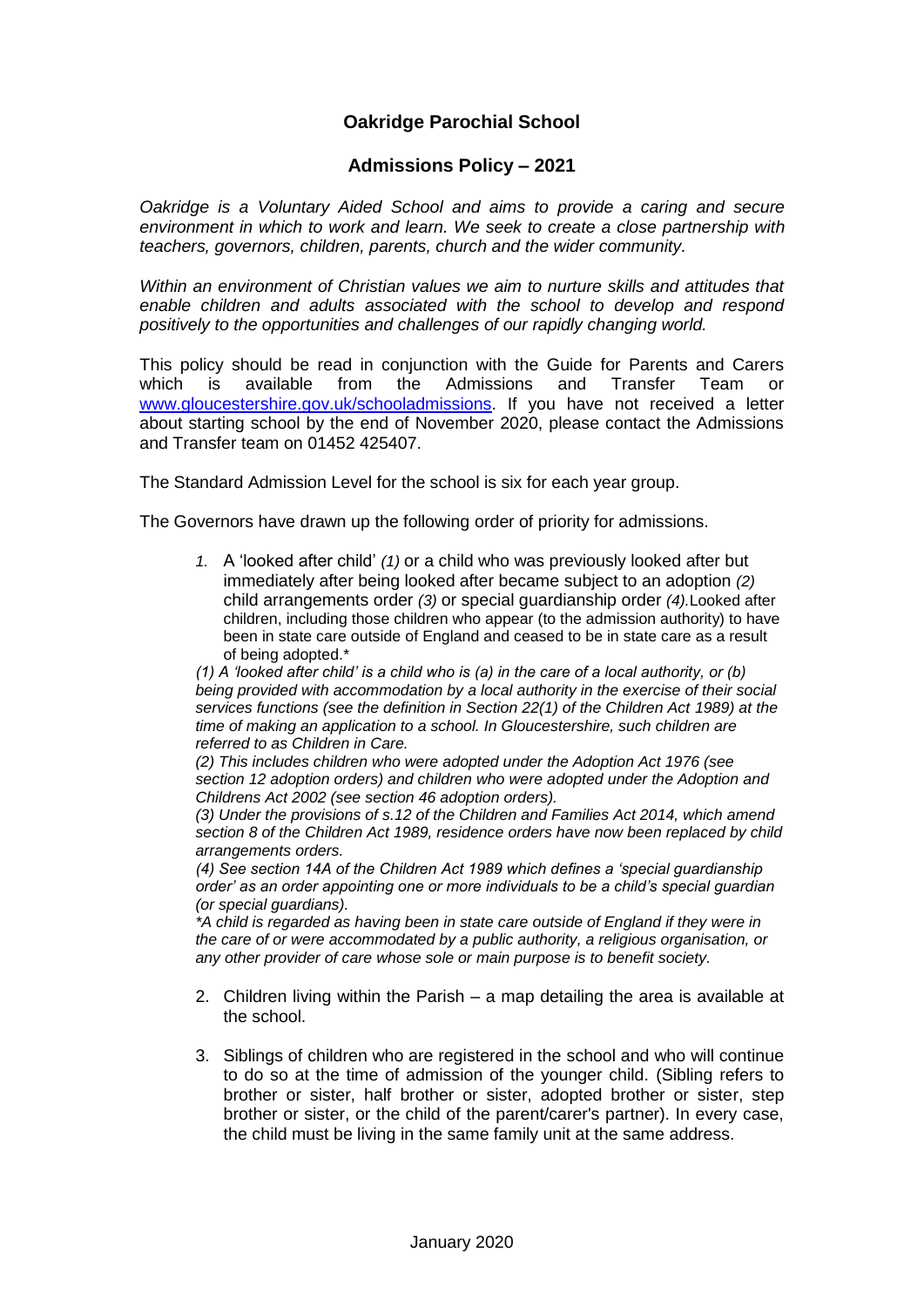- 4. Children for whom only one particular school is appropriate due to an exceptional medical condition. Applications under this criterion will only be considered if they are supported by a written statement from the child's doctor. This must demonstrate that there is a very specific connection between the medical need and the facilities or resources of the school concerned.
- 5. Children with the strongest geographical claim, measured in a straight line from the ordnance survey address point of the child's home address (including flats) to the ordnance survey address point of the school, using the Local Authority's computerised measuring system, with those living closer to the school receiving the higher priority.

#### **SEN.**

The school is required to admit a child with a statement of Special Educational Needs or an Education Health and Care Plan (EHC) that names the school, outside the normal admission round, even if the school is full.

#### **Waiting Lists**

If the school is oversubscribed, a waiting list will be held for (at least) the first school term. The waiting list will be prioritised according to the school's oversubscription criteria.

#### **Fair Access Protocols**

The school has signed up to the In-Year Fair Access Protocols held by the Local Authority. Should a vulnerable child within these Protocols require a place at the school, they will take precedent over any child on the waiting list.

#### **In Year Admissions.**

In year applications are all those made outside the normal round of admissions for children of compulsory school age i.e. those applications made during the academic year for a school place in Reception through to Year 6. The Local Authority is no longer responsible for offering places to children on behalf of all schools/academies for the offer year 2013/14 and beyond, but the Local Authority does maintain the statutory duty of being aware of all pupils and vacancies within schools/academies within Gloucestershire. To apply for a place at Oakridge Parochial School, parents should therefore contact the school in the first instance.

**Transport**. No school transport is available.

**Supplementary Forms.** No supplementary information forms are required.

**Admission of Summer Born Children for Reception Entry** for Oakridge School The Governing Body of Oakridge School acknowledges the updated advice from the Department of Education that, parents/carers of "summer born" children (born between 1 April and 31 August) may request to start the Reception Class of a school a whole academic year later. The Governing Body will make a decision on behalf of Oakridge School. We follow the Local Authority process which states that parents can only apply for a Reception place at a school once and must apply for a place during the standard application process timeline for their chronological year group, stating their reasons for requesting deferred entry to the following year. The